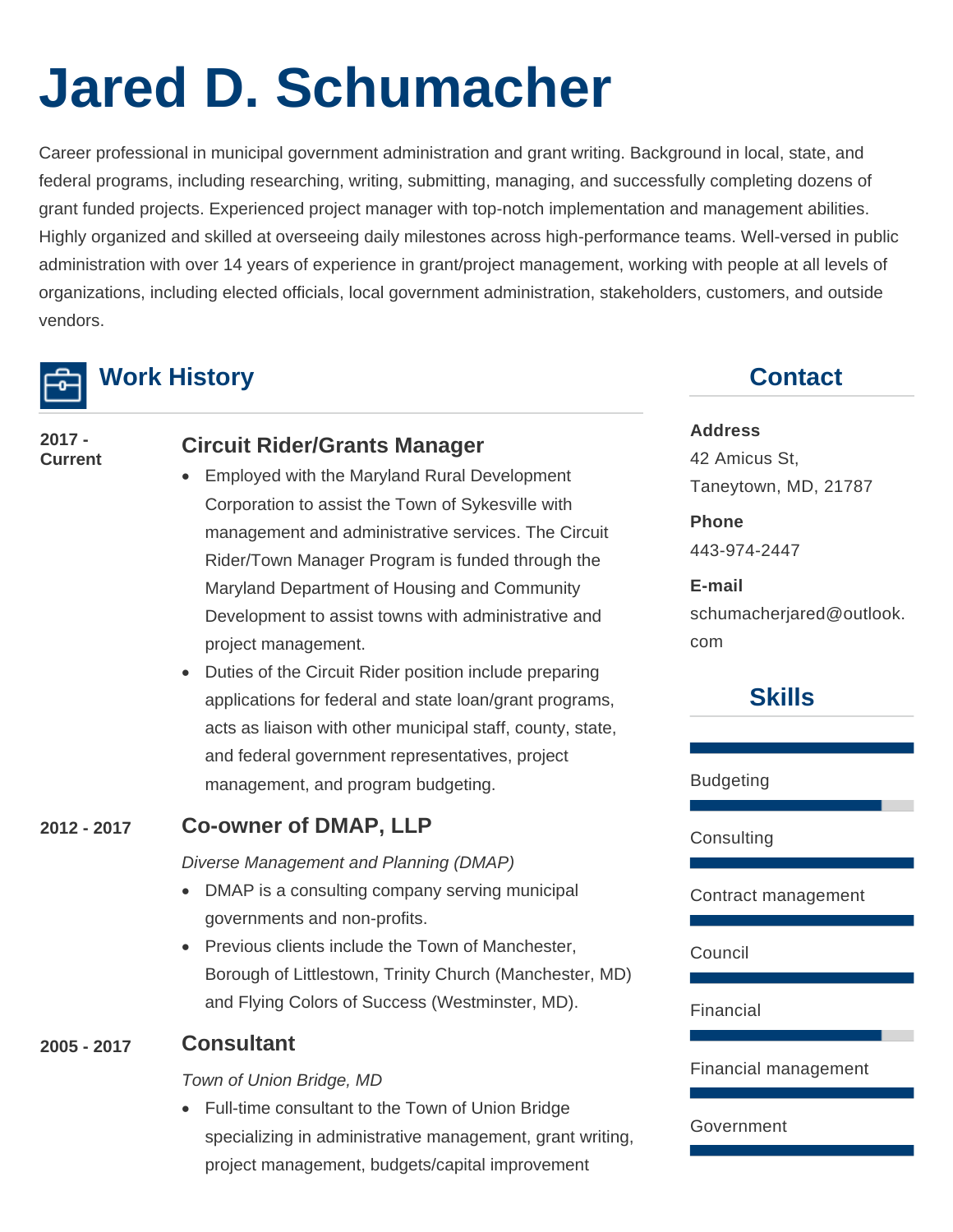programs, financial reports, statistical analysis, regulatory compliance, land conservation, natural resource protection, and planning coordination.

## **Experience**

- Coordinated and managed public projects involving infrastructure, economic development, parks/recreation, streetscape reconstruction, historic preservation, hiking/biking trails, wetlands protection, sustainability, and projects to benefit lower income residents.
- Prepared written newsletter articles for the public.
- Coordinated millions of dollars in grant funded projects including program management, contract management, project oversight, county/state/federal permits, procurement, and payment tracking.
- Financial: Completed complex federal and state project budgets detailing project funding, funding matches, and cost breakdowns.
- Applied for and secured funding for dozens of successful grant-funded municipal projects from local, state, and federal sources.
- Prepared financial reports, budgets, sustainability initiatives, strategic plans, and program monitoring reports.
- Administrative: Assisted mayors and town managers with strategic planning and grant management.
- Represented the mayor and town council at various meetings, functions, and events.
- I served as a liaison to various governmental organizations and committees, and commissions.
- Prepared financial management reports, end-of-month accounting reports (including balance sheets, journal entries, and reconciliation), program funding charts (identifying grant funding balances and payment records), monitoring status reports and agency correspondence.
- Grant Management: I have managed dozens of grant funded projects totaling millions of dollars of federal, state, and local grant funding. A full list of grant programs that I have managed is available upon request.

Grant writing

Grants

Meetings

Procurement

Program management

Project management

Strategic planning

Written